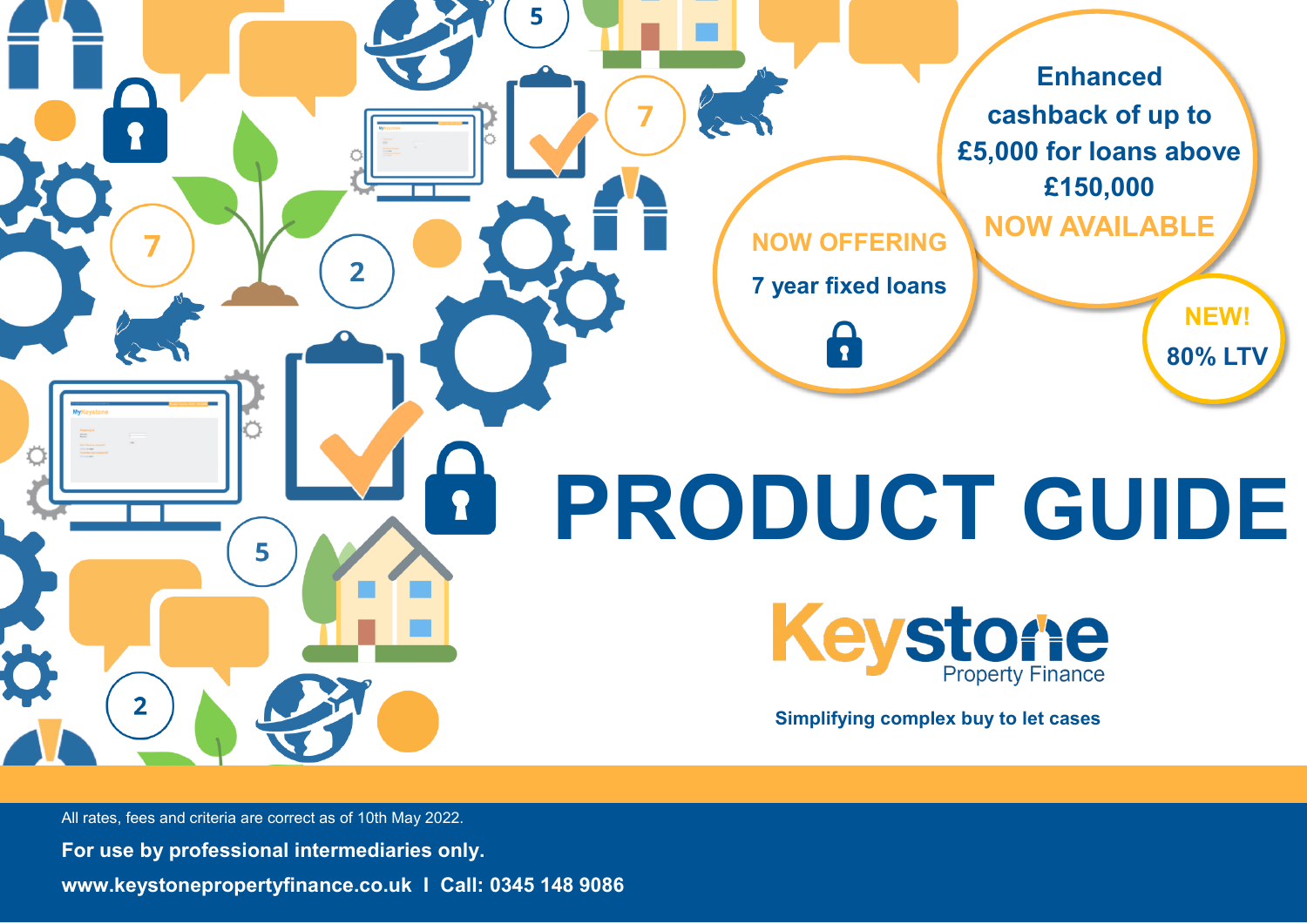# **Standard Buy to Let Range**

**For standard buy to let properties** 

**Core Product Range**

**Rates for loans between £50,000 - £2 million** 

**Basic Rate Tax Payers - 125% @ 5.5% or payrate**

**\*\*Max loan amount £1m up to 75% LTV, £1.5m up to 70%** 

|       | <b>2 Year Fixed Rate</b> |            |                    |                        |                             |                              |                         |                          |                                      |                                  |  |  |
|-------|--------------------------|------------|--------------------|------------------------|-----------------------------|------------------------------|-------------------------|--------------------------|--------------------------------------|----------------------------------|--|--|
| Rate  | <b>Reversion</b>         | <b>LTV</b> | <b>Loan Amount</b> | <b>ERCs</b>            | <b>RTI</b><br>(Individuals) | Multiplier*<br>(Individuals) | <b>RTI</b><br>(Ltd Cos) | Multiplier*<br>(Ltd Cos) | <b>Product Code</b><br>(Individuals) | <b>Product Code</b><br>(Ltd Cos) |  |  |
| 3.29% | BBR + 4.99%              | 65%        | £50k - £2m         | $3\% / 2\%$            | 145% @ 5.5%                 | 150                          | 125% @ 5.5%             | 174                      | ST22DIF265                           | ST22DLF265                       |  |  |
| 3.44% | BBR + 4.99%              | 75%        | £50k - £1.5m**     | $3\%$ / $2\%$          | 145% @ 5.5%                 | 150                          | 125% @ 5.5%             | 174                      | ST22DIF275                           | ST22DLF275                       |  |  |
| 4.44% | BBR + 4.99%              | 80%        | £50k - £750k       | $3\%$ / $2\%$          | 145% @ 5.5%                 | 150                          | 125% @ 5.5%             | 174                      | ST22DIF280                           | ST22DLF280                       |  |  |
|       |                          |            |                    |                        | <b>5 Year Fixed Rate</b>    |                              |                         |                          |                                      |                                  |  |  |
|       |                          |            |                    |                        |                             |                              |                         |                          |                                      |                                  |  |  |
| Rate  | <b>Reversion</b>         | <b>LTV</b> | Loan Amount        | <b>ERCs</b>            | <b>RTI</b><br>(Individuals) | Multiplier*<br>(Individuals) | <b>RTI</b><br>(Ltd Cos) | Multiplier*<br>(Ltd Cos) | <b>Product Code</b><br>(Individuals) | <b>Product Code</b><br>(Ltd Cos) |  |  |
| 3.39% | BBR + 4.99%              | 65%        | $£50k - £2m$       | 5% / 4% / 3% / 2% / 2% | 145% @ payrate              | 244                          | 125% @ payrate          | 283                      | ST22DIF565                           | ST22DLF565                       |  |  |
| 3.59% | BBR + 4.99%              | 75%        | £50k - £1.5m**     | 5% / 4% / 3% / 2% / 2% | 145% @ payrate              | 230                          | 125% @ payrate          | 267                      | ST22DIF575                           | ST22DLF575                       |  |  |
| 4.54% | BBR + 4.99%              | 80%        | £50k - £750k       | 5%/4%/3%/2%/2%         | 145% @ payrate              | 182                          | 125% @ payrate          | 211                      | ST22DIF580                           | ST22DLF580                       |  |  |

G<sup>1</sup>

|       | <b>7 Year Fixed Rate</b> |            |                |                                        |                             |                              |                  |                          |                                      |                                  |  |
|-------|--------------------------|------------|----------------|----------------------------------------|-----------------------------|------------------------------|------------------|--------------------------|--------------------------------------|----------------------------------|--|
| Rate  | <b>Reversion</b>         | <b>LTV</b> | Loan Amount    | <b>ERCs</b>                            | <b>RTI</b><br>(Individuals) | Multiplier*<br>(Individuals) | RTI<br>(Ltd Cos) | Multiplier*<br>(Ltd Cos) | <b>Product Code</b><br>(Individuals) | <b>Product Code</b><br>(Ltd Cos) |  |
| 3.64% | BBR + 4.99%              | 65%        | £50k - £2m     | 5% / 5% / 4% / 3% / 3% /<br>$2\%$ / 1% | 145% @ payrate              | 227                          | 125% @ payrate   | 263                      | ST22DIF765                           | ST22DLF765                       |  |
| 3.74% | BBR + 4.99%              | 75%        | £50k - £1.5m** | 5% / 5% / 4% / 3% / 3% /<br>$2\%$ / 1% | 145% @ payrate              | 221                          | 125% @ payrate   | 256                      | ST22DIF775                           | ST22DLF775                       |  |
| 4.74% | BBR + 4.99%              | 80%        | £50k - £750k   | 5% / 5% / 4% / 3% / 3% /<br>$2\%$ / 1% | 145% @ payrate              | 174                          | 125% @ payrate   | 202                      | ST22DIF780                           | ST22DLF780                       |  |

**Bank of England Base Rate (BBR): 1%** 

2% arrangement fee applies to all products which can be added to the loan or paid upfront | \*Multipliers provided only show an indicative loan amount | \*\*Max loan amount £1m up to 75% LTV, £1.5m up to 70% LTV<br>Under no circ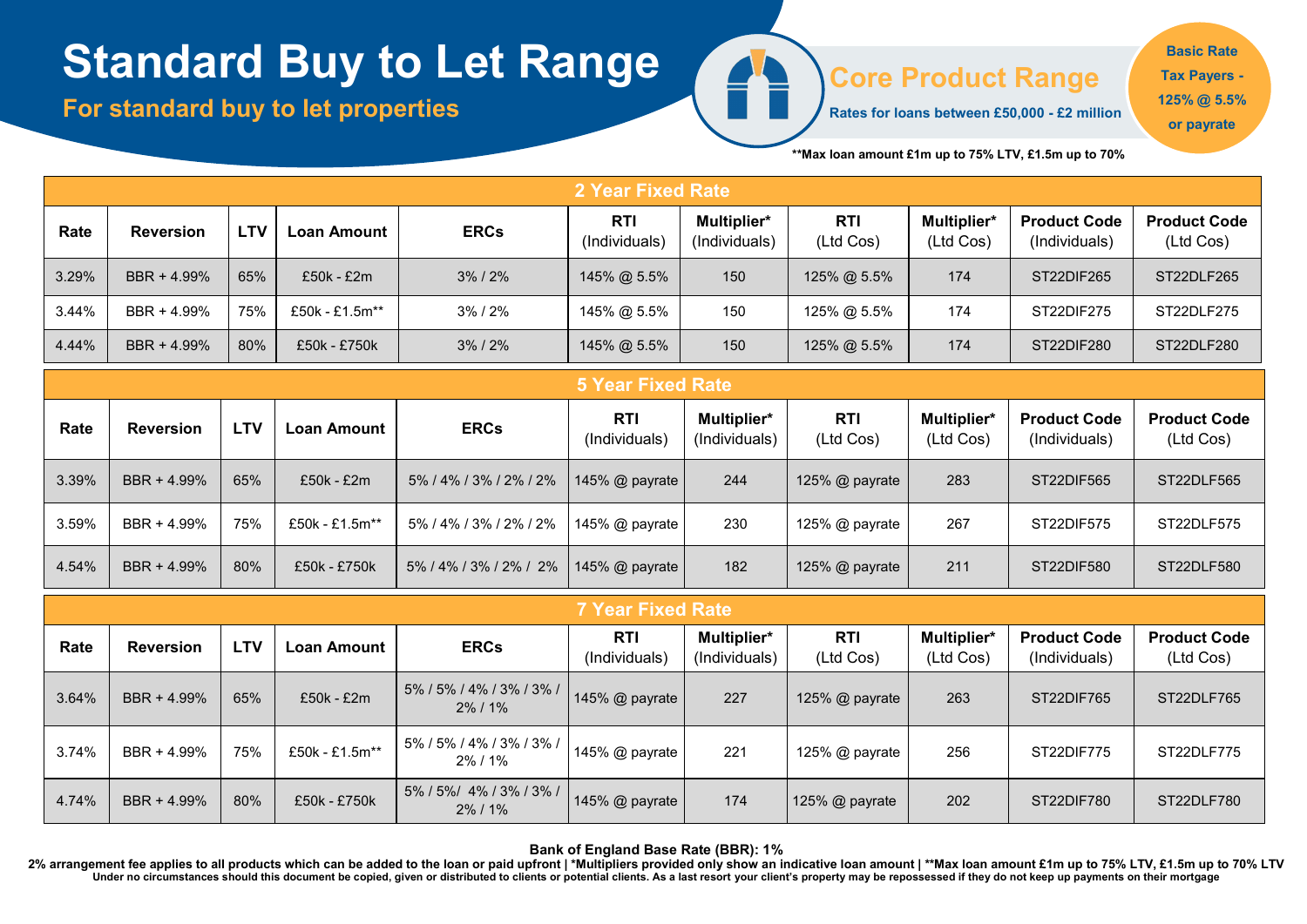# **Specialist Buy to Let Range**

**For HMOs & Multi-unit properties** 

#### **Core Product Range**

**Rates for loans between £50,000 - £2 million** 

**Basic Rate Tax Payers - 125% @ 5.5% or payrate**

**\*\*Max loan amount £1m up to 75% LTV, £1.5m up to 70%** 

|       | 2 Year Fixed Rate |            |                |               |                      |                                     |                  |                                 |                                      |                                  |  |
|-------|-------------------|------------|----------------|---------------|----------------------|-------------------------------------|------------------|---------------------------------|--------------------------------------|----------------------------------|--|
| Rate  | <b>Reversion</b>  | <b>LTV</b> | Loan Amount    | <b>ERCs</b>   | RTI<br>(Individuals) | <b>Multiplier*</b><br>(Individuals) | RTI<br>(Ltd Cos) | <b>Multiplier*</b><br>(Ltd Cos) | <b>Product Code</b><br>(Individuals) | <b>Product Code</b><br>(Ltd Cos) |  |
| 3.54% | BBR + 4.99%       | 65%        | £50k - £2m     | $3\%$ / $2\%$ | 145% @ 5.5%          | 150                                 | 125% @ 5.5%      | 174                             | SP22DIF265                           | SP22DLF265                       |  |
| 3.74% | BBR + 4.99%       | 75%        | £50k - £1.5m** | 3%/2%         | 145% @ 5.5%          | 150                                 | 125% @ 5.5%      | 174                             | SP22DIF275                           | SP22DLF275                       |  |

**CONTROL** 

|       | 5 Year Fixed Rate |            |                |                        |                             |                              |                         |                                 |                                      |                                  |
|-------|-------------------|------------|----------------|------------------------|-----------------------------|------------------------------|-------------------------|---------------------------------|--------------------------------------|----------------------------------|
| Rate  | <b>Reversion</b>  | <b>LTV</b> | Loan Amount    | <b>ERCs</b>            | <b>RTI</b><br>(Individuals) | Multiplier*<br>(Individuals) | <b>RTI</b><br>(Ltd Cos) | <b>Multiplier*</b><br>(Ltd Cos) | <b>Product Code</b><br>(Individuals) | <b>Product Code</b><br>(Ltd Cos) |
| 3.74% | BBR + 4.99%       | 65%        | $£50k - £2m$   | 5% / 4% / 3% / 2% / 2% | 145% $@$ payrate            | 221                          | 125% @ payrate          | 256                             | SP22DIF565                           | SP22DLF565                       |
| 3.94% | BBR + 4.99%       | 75%        | £50k - £1.5m** | 5% / 4% / 3% / 2% / 2% | 145% @ payrate              | 210                          | 125% $@$ payrate        | 243                             | SP22DIF575                           | SP22DLF575                       |

|       | <b>7 Year Fixed Rate</b> |            |                |                                        |                      |                              |                         |                          |                                      |                                  |  |
|-------|--------------------------|------------|----------------|----------------------------------------|----------------------|------------------------------|-------------------------|--------------------------|--------------------------------------|----------------------------------|--|
| Rate  | <b>Reversion</b>         | <b>LTV</b> | Loan Amount    | <b>ERCs</b>                            | RTI<br>(Individuals) | Multiplier*<br>(Individuals) | <b>RTI</b><br>(Ltd Cos) | Multiplier*<br>(Ltd Cos) | <b>Product Code</b><br>(Individuals) | <b>Product Code</b><br>(Ltd Cos) |  |
| 3.94% | BBR + 4.99%              | 65%        | £50k - £2m     | 5% / 5% / 4% / 3% / 3% /<br>$2\%$ / 1% | 145% $@$ payrate     | 210                          | 125% @ payrate          | 243                      | SP22DIF765                           | SP22DLF765                       |  |
| 4.04% | BBR + 4.99%              | 75%        | £50k - £1.5m** | 5% / 5% / 4% / 3% / 3% /  <br>2% / 1%  | 145% $@$ payrate     | 204                          | 125% $@$ payrate        | 237                      | SP22DIF775                           | SP22DLF775                       |  |

**Bank of England Base Rate (BBR): 1%**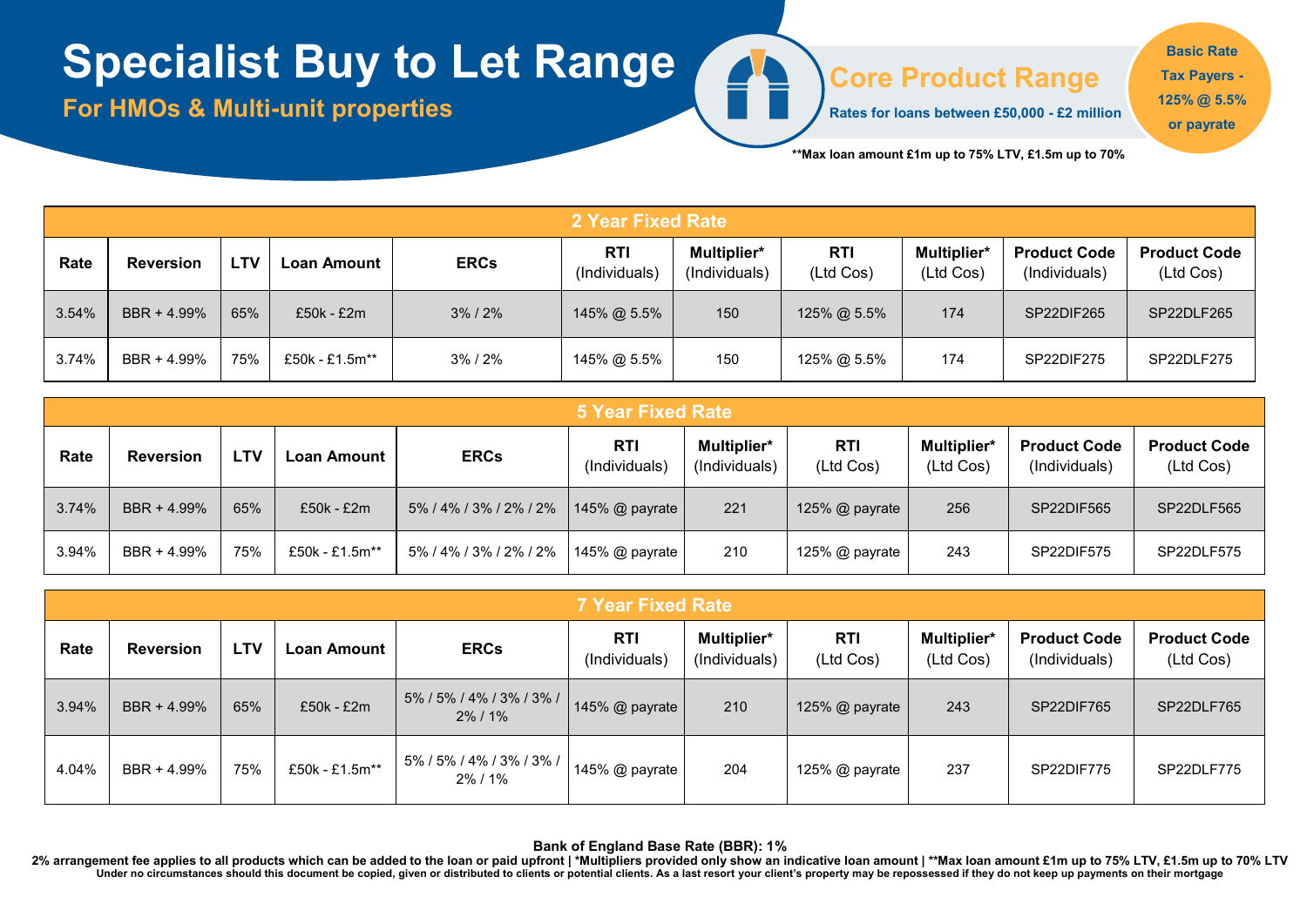# **Standard Buy to Let Range**

### **For standard buy to let properties Enhanced Cashback**

**Basic Rate Tax Payers - 125% @ 5.5% or payrate**



*Available on loans from £250k- £1m*  **£1,250 cashback for loans between £150,000 - £400,000 £2,000 cashback for loans between £400,001 - £750,000 £3,000 cashback for loans between £750,001 - £1,000,000 £4,000 cashback for loans between £1,000,001- £1,500,000 £5,000 cashback for loans between £1,500,001 - £2,000,000**

**\*\*Max loan amount £1m up to 75% LTV, £1.5m up to 70%** 

|       | 2 Year Fixed Rate |            |                 |               |                      |                              |                         |                          |                                      |                                  |  |  |
|-------|-------------------|------------|-----------------|---------------|----------------------|------------------------------|-------------------------|--------------------------|--------------------------------------|----------------------------------|--|--|
| Rate  | <b>Reversion</b>  | <b>LTV</b> | Loan Amount     | <b>ERCs</b>   | RTI<br>(Individuals) | Multiplier*<br>(Individuals) | <b>RTI</b><br>(Ltd Cos) | Multiplier*<br>(Ltd Cos) | <b>Product Code</b><br>(Individuals) | <b>Product Code</b><br>(Ltd Cos) |  |  |
| 3.29% | BBR + 4.99%       | 65%        | £150K - £2m     | $3\%$ / $2\%$ | 145% @ 5.5%          | 150                          | 125% @ 5.5%             | 174                      | ST22DIF265LLC                        | ST22DLF265LLC                    |  |  |
| 3.44% | BBR + 4.99%       | 75%        | £150K - £1.5m** | 3% / 2%       | 145% @ 5.5%          | 150                          | 125% @ 5.5%             | 174                      | ST22DIF275LLC                        | ST22DLF275LLC                    |  |  |

|       | <b>5 Year Fixed Rate</b> |            |                 |                        |                             |                                     |                  |                                 |                                      |                                  |  |
|-------|--------------------------|------------|-----------------|------------------------|-----------------------------|-------------------------------------|------------------|---------------------------------|--------------------------------------|----------------------------------|--|
| Rate  | <b>Reversion</b>         | <b>LTV</b> | Loan Amount     | <b>ERCs</b>            | <b>RTI</b><br>(Individuals) | <b>Multiplier*</b><br>(Individuals) | RTI<br>(Ltd Cos) | <b>Multiplier*</b><br>(Ltd Cos) | <b>Product Code</b><br>(Individuals) | <b>Product Code</b><br>(Ltd Cos) |  |
| 3.39% | BBR + 4.99%              | 65%        | £150K - £2m     | 5%/4%/3%/2%/2%         | 145% @ payrate              | 244                                 | 125% $@$ payrate | 283                             | ST22DIF565LLC                        | ST22DLF565LLC                    |  |
| 3.59% | BBR + 4.99%              | 75%        | £150K - £1.5m** | 5% / 4% / 3% / 2% / 2% | 145% $@$ payrate            | 230                                 | 125% @ payrate   | 267                             | ST22DIF575LLC                        | ST22DLF575LLC                    |  |

**Bank of England Base Rate (BBR): 1%**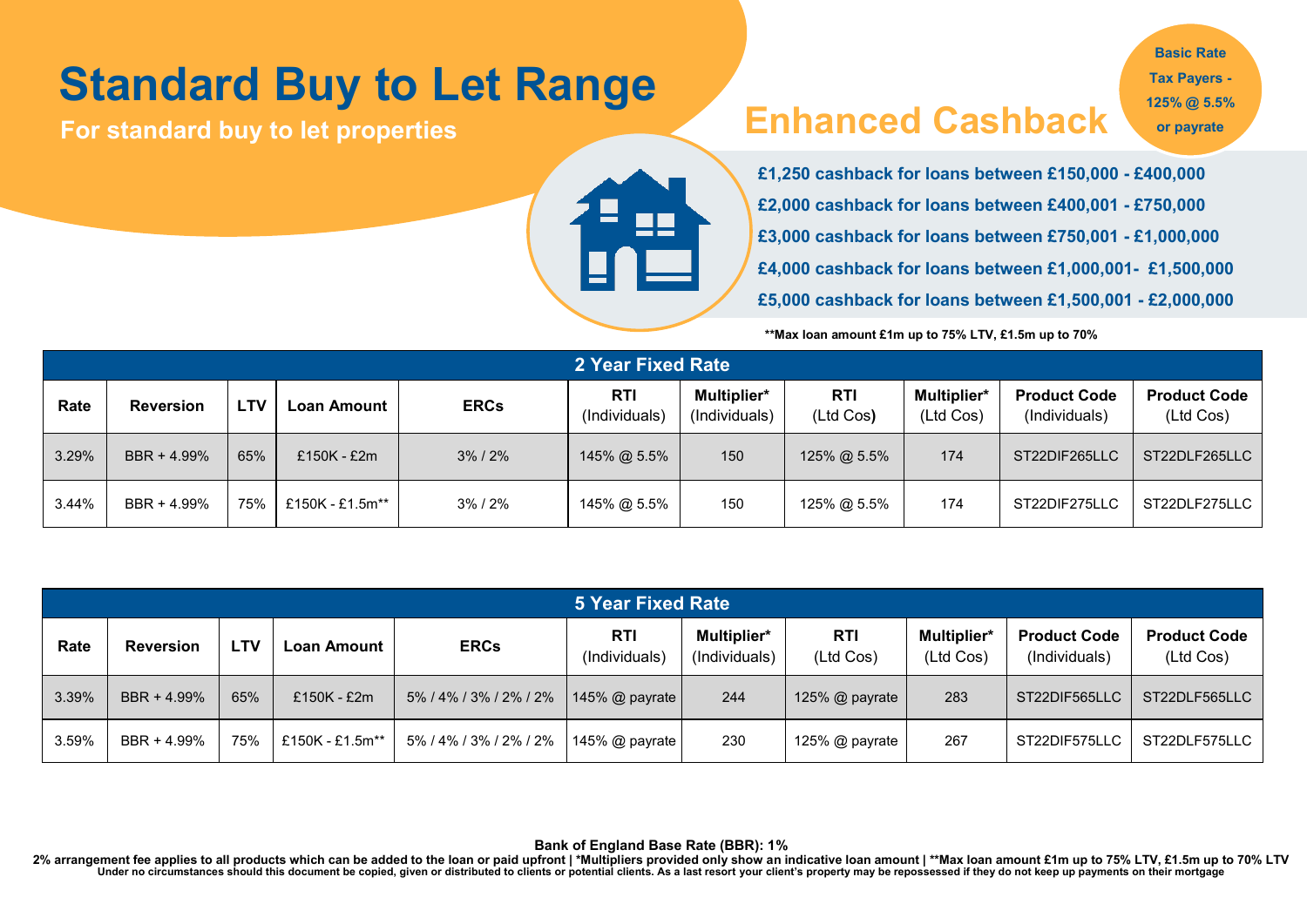# **Specialist Buy to Let Range**

**For HMOs & Multi-unit properties** 

#### **Enhanced Cashback**

**Basic Rate Tax Payers - 125% @ 5.5% or payrate**



**£1,250 cashback for loans between £150,000 - £400,000 £2,000 cashback for loans between £400,001 - £750,000 £3,000 cashback for loans between £750,001 - £1,000,000 £4,000 cashback for loans between £1,000,001- £1,500,000 £5,000 cashback for loans between £1,500,001 - £2,000,000**

**\*\*Max loan amount £1m up to 75% LTV, £1.5m up to 70%** 

|       | 2 Year Fixed Rate |            |                 |               |                             |                              |                         |                          |                                      |                                  |  |
|-------|-------------------|------------|-----------------|---------------|-----------------------------|------------------------------|-------------------------|--------------------------|--------------------------------------|----------------------------------|--|
| Rate  | <b>Reversion</b>  | <b>LTV</b> | -oan Amount     | <b>ERCs</b>   | <b>RTI</b><br>(Individuals) | Multiplier*<br>(Individuals) | <b>RTI</b><br>(Ltd Cos) | Multiplier*<br>(Ltd Cos) | <b>Product Code</b><br>(Individuals) | <b>Product Code</b><br>(Ltd Cos) |  |
| 3.54% | BBR + 4.99%       | 65%        | $£150K - £2m$   | $3\%$ / $2\%$ | 145% @ 5.5%                 | 150                          | 125% @ 5.5%             | 174                      | SP22DIF265LLC                        | SP22DLF265LLC                    |  |
| 3.74% | BBR + 4.99%       | 75%        | £150K - £1.5m** | 3%/2%         | 145% @ 5.5%                 | 150                          | 125% @ 5.5%             | 174                      | SP22DIF275LLC                        | SP22DLF275LLC                    |  |

|       | 5 Year Fixed Rate |     |                 |                        |                             |                              |                         |                                 |                                      |                                  |  |
|-------|-------------------|-----|-----------------|------------------------|-----------------------------|------------------------------|-------------------------|---------------------------------|--------------------------------------|----------------------------------|--|
| Rate  | <b>Reversion</b>  | ∟TV | Loan Amount     | <b>ERCs</b>            | <b>RTI</b><br>(Individuals) | Multiplier*<br>(Individuals) | <b>RTI</b><br>(Ltd Cos) | <b>Multiplier*</b><br>(Ltd Cos) | <b>Product Code</b><br>(Individuals) | <b>Product Code</b><br>(Ltd Cos) |  |
| 3.74% | BBR + 4.99%       | 65% | $£150K - £2m$   | 5% / 4% / 3% / 2% / 2% | 145% $\omega$ payrate       | 221                          | 125% $@$ payrate        | 256                             | SP22DIF565LLC                        | SP22DLF565LLC                    |  |
| 3.94% | BBR + 4.99%       | 75% | £150K - £1.5m** | 5% / 4% / 3% / 2% / 2% | 145% $@$ payrate            | 210                          | 125% $@$ payrate        | 243                             | SP22DIF575LLC                        | SP22DLF575LLC                    |  |

**Bank of England Base Rate (BBR): 1%**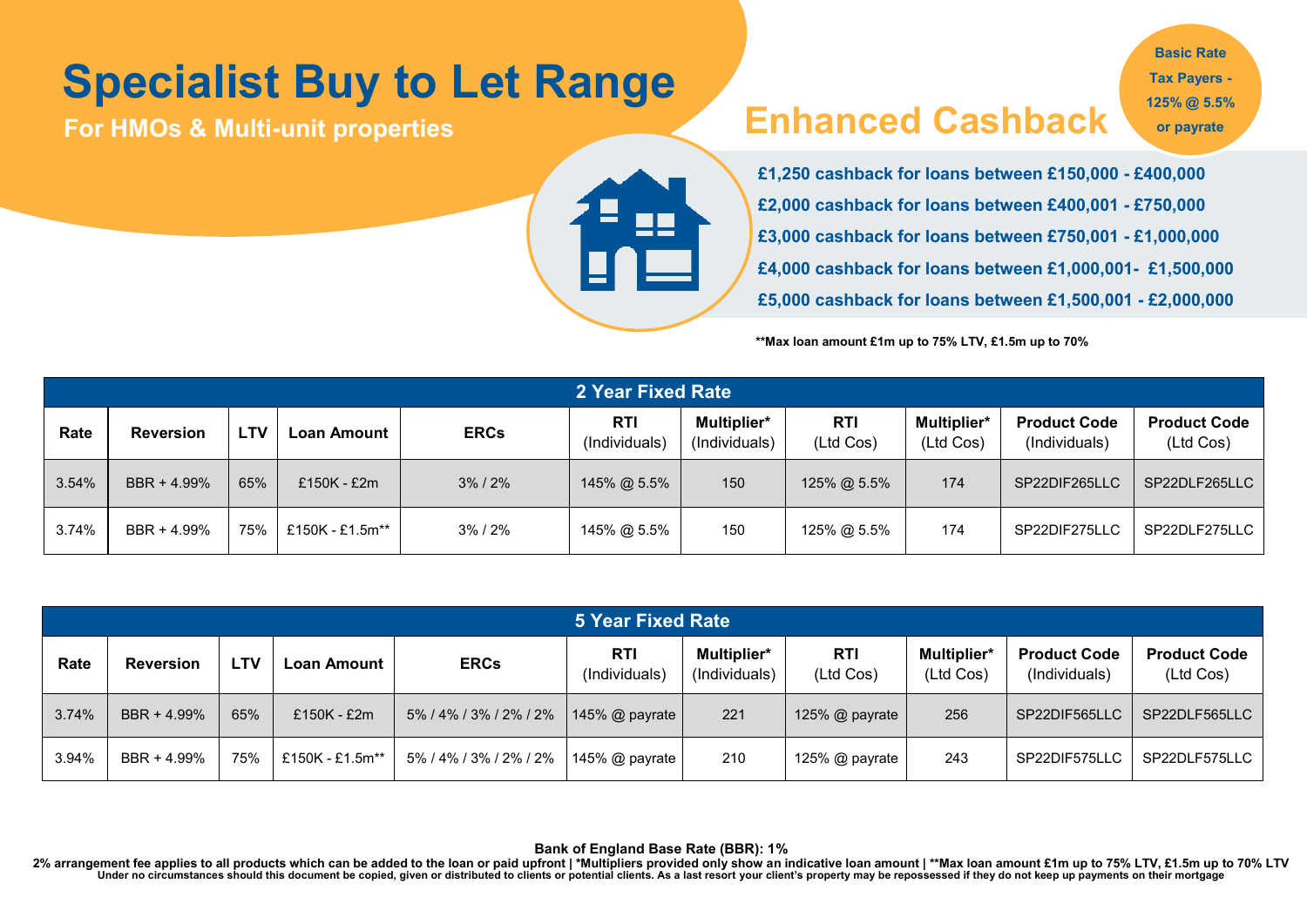### **Standard Buy to Let Range**

**For standard buy to let properties** 



**Basic Rate Tax Payers - 125% @ 5.5% or payrate**

#### **Available on Product Range**

**Exclusive rates for properties 5 years and older that have an EPC rating of A-C.**

**\*\*Max loan amount £1m up to 75% LTV, £1.5m up to 70%** 

|       | 2 Year Fixed Rate |            |                |               |                             |                              |                         |                          |                                      |                                  |  |  |
|-------|-------------------|------------|----------------|---------------|-----------------------------|------------------------------|-------------------------|--------------------------|--------------------------------------|----------------------------------|--|--|
| Rate  | <b>Reversion</b>  | <b>LTV</b> | Loan Amount    | <b>ERCs</b>   | <b>RTI</b><br>(Individuals) | Multiplier*<br>(Individuals) | <b>RTI</b><br>(Ltd Cos) | Multiplier*<br>(Ltd Cos) | <b>Product Code</b><br>(Individuals) | <b>Product Code</b><br>(Ltd Cos) |  |  |
| 3.19% | BBR + 4.99%       | 65%        | $£50K - £2m$   | $3\%$ / $2\%$ | 145% @ 5.5%                 | 150                          | 125% @ 5.5%             | 174                      | ST22DIF265G                          | ST22DLF265G                      |  |  |
| 3.34% | BBR + 4.99%       | 75%        | £50K - £1.5m** | 3%/2%         | 145% @ 5.5%                 | 150                          | 125% @ 5.5%             | 174                      | ST22DIF275G                          | ST22DLF275G                      |  |  |
| 4.34% | BBR + 4.99%       | 80%        | £50k - £750k   | $3\%$ / $2\%$ | 145% @ 5.5%                 | 150                          | 125% @ 5.5%             | 174                      | ST22DIF280G                          | ST22DLF280G                      |  |  |

|       | <b>5 Year Fixed Rate</b> |            |                |                        |                      |                              |                  |                                 |                                      |                                  |  |  |
|-------|--------------------------|------------|----------------|------------------------|----------------------|------------------------------|------------------|---------------------------------|--------------------------------------|----------------------------------|--|--|
| Rate  | <b>Reversion</b>         | <b>LTV</b> | Loan Amount    | <b>ERCs</b>            | RTI<br>(Individuals) | Multiplier*<br>(Individuals) | RTI<br>(Ltd Cos) | <b>Multiplier*</b><br>(Ltd Cos) | <b>Product Code</b><br>(Individuals) | <b>Product Code</b><br>(Ltd Cos) |  |  |
| 3.29% | BBR + 4.99%              | 65%        | £50K - £2m     | 5% / 4% / 3% / 2% / 2% | 145% $@$ payrate     | 251                          | 125% @ payrate   | 291                             | ST22DIF565G                          | ST22DLF565G                      |  |  |
| 3.49% | BBR + 4.99%              | 75%        | £50K - £1.5m** | 5% / 4% / 3% / 2% / 2% | 145% $@$ payrate     | 237                          | 125% $@$ payrate | 275                             | ST22DIF575G                          | ST22DLF575G                      |  |  |
| 4.44% | BBR + 4.99%              | 80%        | £50k - £750k   | 5% / 4% / 3% / 2% / 2% | 145% @ payrate       | 186                          | 125% @ payrate   | 216                             | ST22DIF580G                          | ST22DLF580G                      |  |  |

**Bank of England Base Rate (BBR): 1%**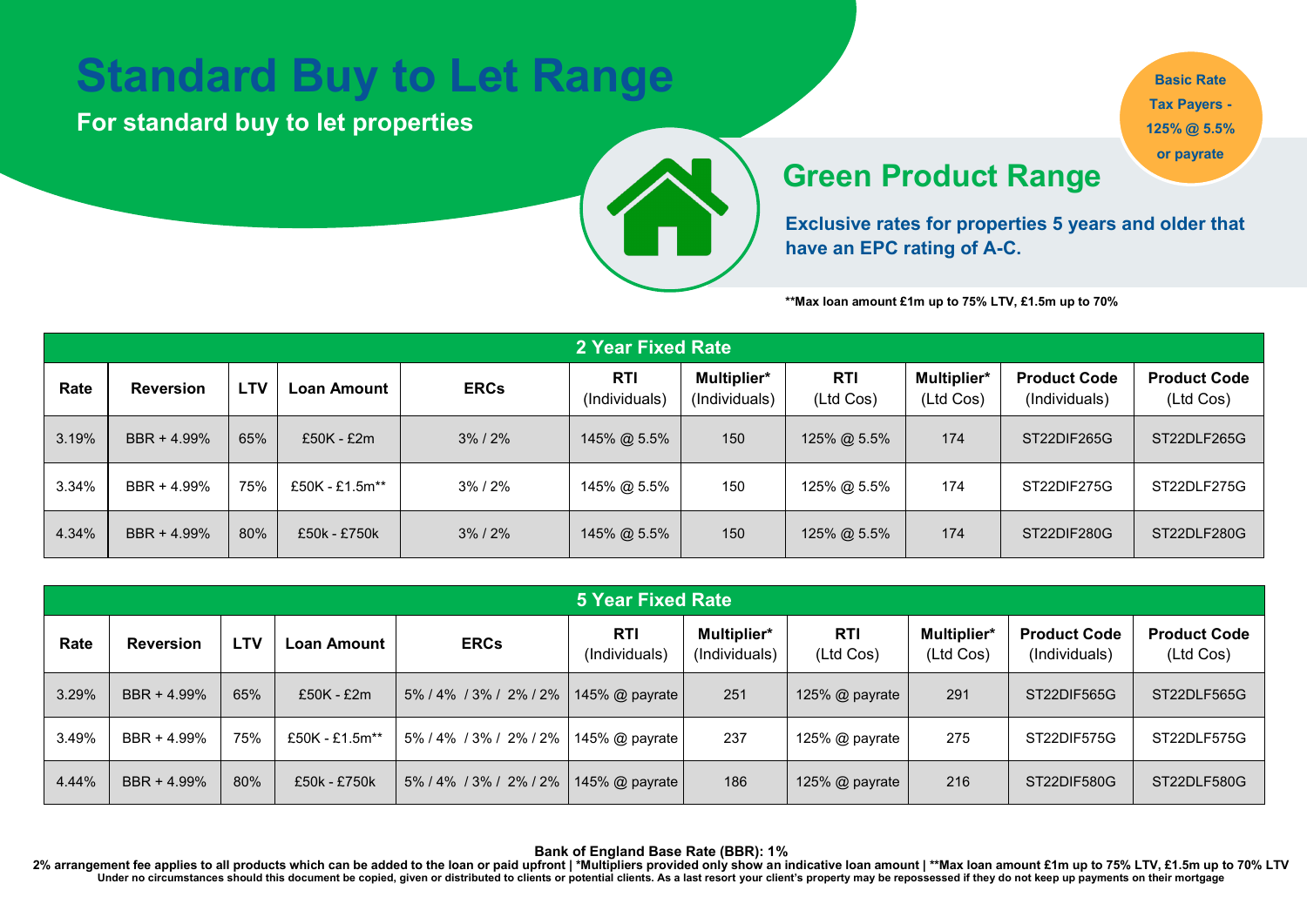# **Specialist Buy to Let Range**

**For HMOs & Multi-unit properties** 

**Basic Rate Tax Payers - 125% @ 5.5% or payrate**

#### **Available on Product Range**

**Exclusive rates for properties 5 years and older that have an EPC rating of A-C.**

**\*\*Max loan amount £1m up to 75% LTV, £1.5m up to 70%** 

|       | 2 Year Fixed Rate |            |                |             |                             |                                     |                         |                                 |                                      |                                  |  |
|-------|-------------------|------------|----------------|-------------|-----------------------------|-------------------------------------|-------------------------|---------------------------------|--------------------------------------|----------------------------------|--|
| Rate  | <b>Reversion</b>  | <b>LTV</b> | Loan Amount    | <b>ERCs</b> | <b>RTI</b><br>(Individuals) | <b>Multiplier*</b><br>(Individuals) | <b>RTI</b><br>(Ltd Cos) | <b>Multiplier*</b><br>(Ltd Cos) | <b>Product Code</b><br>(Individuals) | <b>Product Code</b><br>(Ltd Cos) |  |
| 3.44% | BBR + 4.99%       | 65%        | $£50K - £2m$   | $3\% / 2\%$ | 145% @ 5.5%                 | 150                                 | $125\%$ @ 5.5%          | 174                             | SP22DIF265G                          | SP22DLF265G                      |  |
| 3.64% | BBR + 4.99%       | 75%        | £50K - £1.5m** | $3\% / 2\%$ | 145% @ 5.5%                 | 150                                 | 125% @ 5.5%             | 174                             | SP22DIF275G                          | SP22DLF275G                      |  |

| <b>5 Year Fixed Rate</b> |                  |            |                |                        |                             |                              |                         |                                 |                                      |                                  |  |  |
|--------------------------|------------------|------------|----------------|------------------------|-----------------------------|------------------------------|-------------------------|---------------------------------|--------------------------------------|----------------------------------|--|--|
| Rate                     | <b>Reversion</b> | <b>LTV</b> | Loan Amount    | <b>ERCs</b>            | <b>RTI</b><br>(Individuals) | Multiplier*<br>(Individuals) | <b>RTI</b><br>(Ltd Cos) | <b>Multiplier*</b><br>(Ltd Cos) | <b>Product Code</b><br>(Individuals) | <b>Product Code</b><br>(Ltd Cos) |  |  |
| 3.64%                    | BBR + 4.99%      | 65%        | £50K - £2m     | 5% / 4% / 3% / 2% / 2% | 145% @ payrate              | 227                          | 125% @ payrate          | 263                             | SP22DIF565G                          | SP22DLF565G                      |  |  |
| 3.84%                    | BBR + 4.99%      | 75%        | £50K - £1.5m** | 5% / 4% / 3% / 2% / 2% | 145% @ payrate              | 215                          | 125% @ payrate          | 250                             | SP22DIF575G                          | SP22DLF575G                      |  |  |

**Bank of England Base Rate (BBR): 1%**